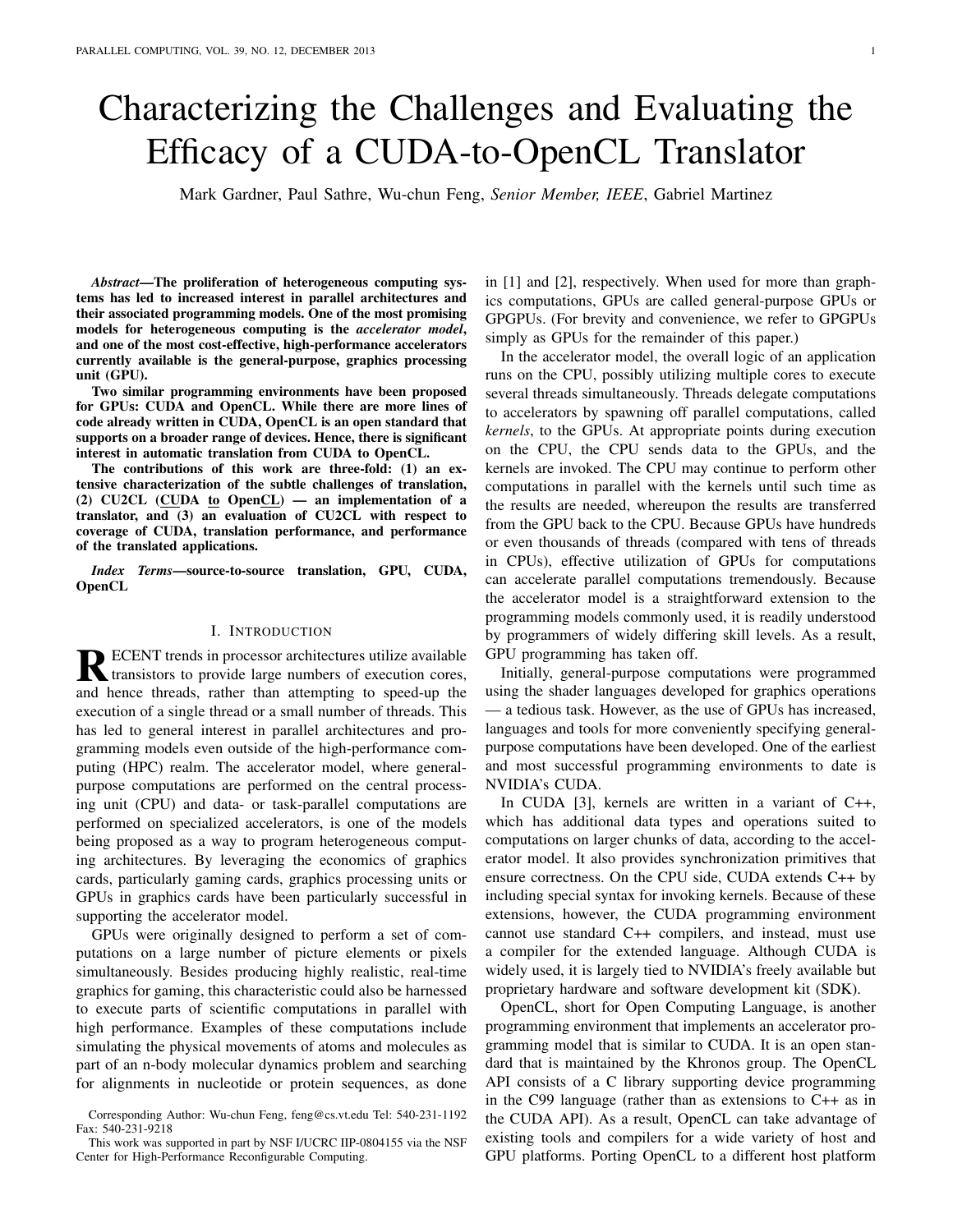

(a) Translation from PTX. (b) Source-to-source translation.

Fig. 1: Two of the approaches for translating CUDA source.

is a matter of providing an implementation of the runtime library that conforms to the standard. In contrast, CUDA requires a compiler that understands the extended syntax as well as an appropriate runtime library.<sup>1</sup> Thus, the APIs of the two programming environments differ quite a bit. However, learning to program in one yields the same mental model of GPGPU computations as learning in the other, allowing the other programming environment to be understood readily once the differences in syntax and library are taken into account.

With a choice in programming environments comes the need to choose. CUDA has the largest installed base and many timesaving libraries for important functions such as FFT. However, it is only supported on NVIDIA hardware. OpenCL, on the other hand, is an open standard that is supported on a variety of mainstream devices: NVIDIA GPUs, AMD GPUs, and x86 / x86-64 CPUs from Intel and AMD. Support is also available for some system-on-chip (SoC) devices [5], including the ARM Cortex-A9 CPU [6] and the PowerVR SGX GPU [7]. Additionally, Intel intends to support OpenCL on their Many Integrated Cores (MIC) architecture [8], and Altera already has a program to develop an OpenCL environment for their FPGAs [9], as represented as a dashed line in Fig. 1b. Due to the greater functional portability provided by OpenCL (and in spite of the weaker OpenCL library support for important functions), many are choosing OpenCL as their programming environment of choice.

With the great interest in OpenCL comes a challenge: organizations have a large investment in CUDA codes and yet would like to take advantage of wider deployment opportunities afforded by OpenCL. Thus, there needs to be a translator from CUDA to OpenCL that not only allows compilation in the new environment but also yields maintainable source code such that development can continue directly in OpenCL. To this end, we created CU2CL, an automatic CUDA-to-OpenCL source-to-source translator that also preserves the comments and formatting in the original source code.

The contributions of this work are three-fold:

- 1) A characterization of the mapping between CUDA and OpenCL with particular emphasis on areas where the semantics are not trivially equivalent,
- 2) A discussion of a prototype implementation of an automatic translator from CUDA to OpenCL called CU2CL.
- 3) An evaluation of the CU2CL translator in three areas: (a) coverage of CUDA constructs translated automatically, (b) translation time, and (c) a comparison of the execution time for automatically translated applications.

The remainder of the paper is as follows: Section II discusses related work, followed by relevant background on CUDA and OpenCL in Section III.. Section IV gives an extensive characterization of many of the challenges in translating CUDA to OpenCL. Section V introduces the CU2CL translator, and Section VI evaluates its performance. Section VII outlines future work and Section VIII summarizes the contribution of the work.

## II. RELATED WORK

Several projects exist that enable the running of CUDA source code on hardware platforms other than NVIDIA GPU hardware. There are three main approaches: (1) translating the Parallel Thread Execution (PTX) intermediate representation (IR) from the nvcc compiler, (2) translating from one source to another, and (3) modifying the original source code to utilize an abstract interface for which different implementations are provided.

Fig. 1a shows the approach taken by the Ocelot project [10] and by Caracal [11]. In this approach, the CUDA source code is first translated to the PTX IR using the nvcc compiler from the CUDA SDK. Instead of immediately sending the PTX representation to the device driver, which finishes the compilation and executes the code (as shown by the work flow in the middle of the diagram), Ocelot parses the PTX and utilizes the Low-Level Virtual Machine (LLVM) toolkit to perform transformations and optimizations before generating code for the target architecture. Target architectures currently include x86 CPUs from Intel and AMD and the IBM Cell

<sup>&</sup>lt;sup>1</sup>Although NVIDIA recently contributed an open-source compiler based upon LLVM to aid researchers [4], there is only a single (proprietary) implementation of the runtime library.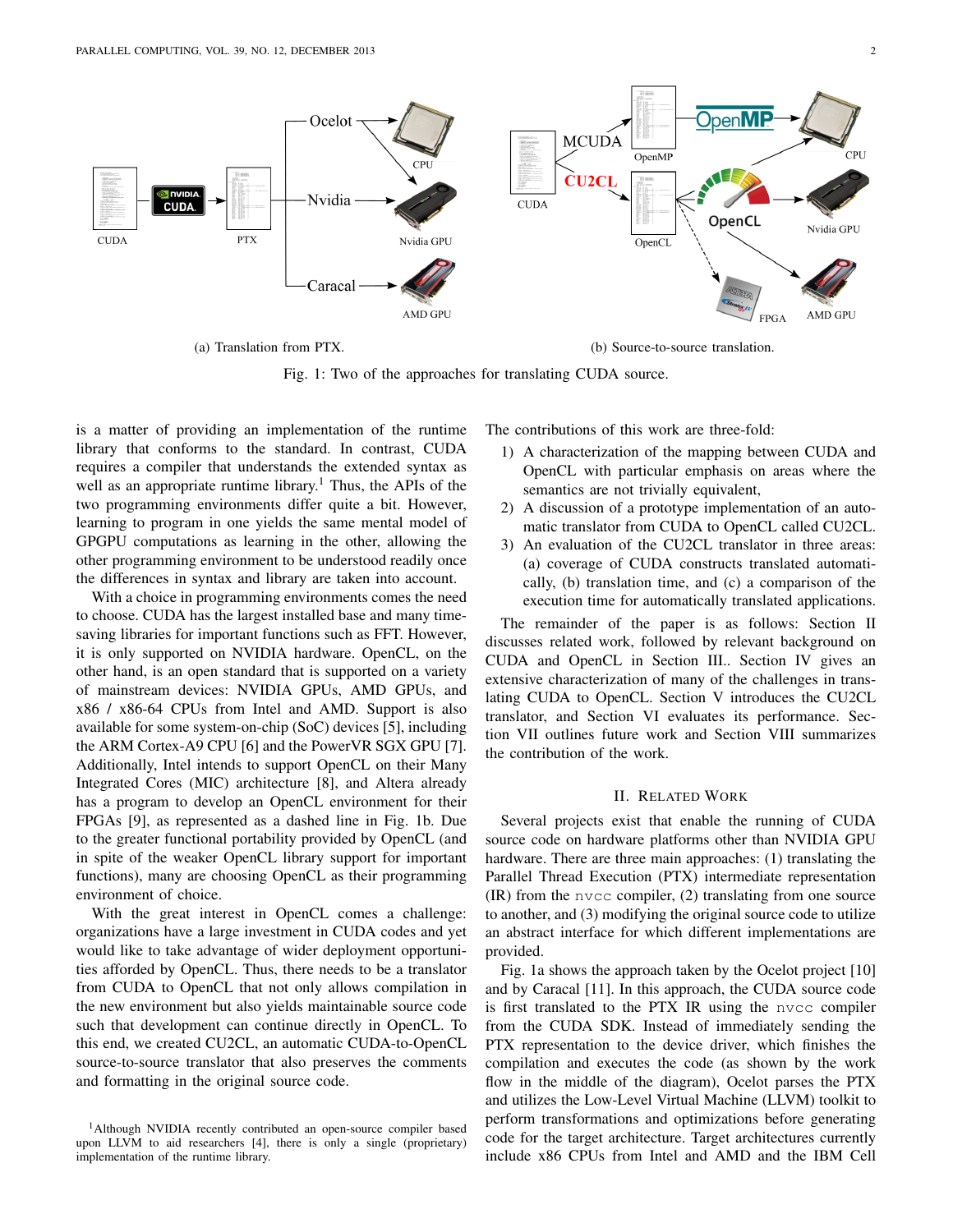Broadband Engine. Ocelot can also generate PTX as output from the transformed representation for NVIDIA hardware. Caracal builds upon Ocelot by adding a just-in-time compilation step that translates PTX to AMD's Compute Abstraction Layer (CAL) in order to run CUDA applications on AMD GPU hardware for which there is no CUDA runtime. In both cases, starting with the PTX IR makes it possible to translate code to run on other hardware platforms even if the source code is not available.

Fig. 1b shows an alternative translation approach taken by MCUDA [12] and our CU2CL [13]. In contrast with Ocelot and Caracal, which both start with the PTX IR, CU2CL and MCUDA perform a source-to-source translation on the original CUDA source code to generate a semantically equivalent program targeted to another hardware platform. The native compilers, linkers, and other development tools for that platform are then used to prepare the computation for execution. The target programming platform for MCUDA is OpenMP, which runs on a variety of CPU platforms, including nonx86 CPUs. The target programming platform for CU2CL is OpenCL, which runs on a variety of CPUs and GPUs. (Support for other devices, such as FPGAs, are still under development, as represented by a dashed line in the figure.)

The source-to-source approach possesses many advantages. First, it leverages the considerable effort that has been spent over the years creating robust and high-performance tools for the various hardware platforms. Second, automatic translation into another source language gives the option of continued code development in the new environment. This is particularly an advantage if migration is desired. Third, it preserves more of the high-level semantics, and hence, more easily enables transforming the code to achieve additional goals, such as improved performance. As shown in [1] and many other publications the optimizations necessary for better performance differ depending on whether the GPUs are from AMD or NVIDIA. Optimizations necessary for better performance on CPUs are also different from those required for GPUs.

The original source code is a representation of the intent of the programmer and hence contains information that can get lost in the translation to an intermediate form or becomes more difficult to reconstruct from that form. With additional information, better optimization choices can be made by the tool chain without human intervention.

Note that these two approaches, starting with PTX or starting with the source code are beneficial in different circumstances. Translation from PTX is viable whether or not the original source code is available. Source-to-source translation is beneficial for organizations that value platform diversity, desire to migrate their code base, or are invested in existing vendor-specific tool chains.

CU2CL targets OpenCL in order to support the wide variety of multi- and many-core processors and accelerators in the market. The breadth of hardware platforms supported by OpenCL is very compelling, particularly since it gives the flexibility to purchase the platform with the best performance.

It should be noted that there are two CUDA APIs. The high-level runtime API, which provides reasonable defaults for many runtime parameters, and the lower-level device API,

| CUDA                      | OpenCL             |
|---------------------------|--------------------|
| GPU                       | device             |
| multiprocessor            | compute unit       |
| scalar core               | processing element |
| kernel                    | program            |
| block                     | work-group         |
| thread                    | work-item          |
| global memory             | global memory      |
| shared memory             | local memory       |
| local memory or registers | private memory     |
| constant memory           | constant memory    |
| texture memory            | image memory       |

which gives the programmer much more control but at the expense of programmability. Most CUDA applications use the runtime API because it requires less attention to detail. CU2CL initially assumes that the CUDA source uses the more common runtime API as that makes the tool more immediately useful. Translating the CUDA runtime API is also the greater intellectual challenge as the CUDA device API is very similar to the OpenCL API. CU2CL will be extended to also support the CUDA driver API in the future.

As mentioned earlier, there is a third approach to the problem, represented by Swan [14]. Instead of translating the intermediate or source languages, the programmer rewrites all CUDA API calls with Swan equivalents. The code is then compiled and linked with one of two currently supported Swan libraries, libswan\_ocl or libswan\_cuda, which permits execution on either of the main GPU platforms. The main disadvantages are the labor involved (which is currently only partially automated) and the fact that the source code is no longer CUDA or OpenCL and hence does not have widespread industry support.

## III. BACKGROUND

This section presents an overview of CUDA and OpenCL before delving into the details of automatic translation. As mentioned earlier, both CUDA and OpenCL are designed to support the accelerator model of computing. Both have provisions for specifying and launching kernels on compute devices, for managing memory, for synchronizing, etc. However, CUDA is more tightly focused on GPUs and provides many GPU-centric features, whereas OpenCL takes a more platform-agnostic approach.

One of the challenges in translating between the two is understanding the terminology. Table I lists various CUDA terms and their OpenCL counterparts. The CUDA terms will be used in the discussions as they are likely more familiar to the reader. The differences in terminology are mentioned as applicable below.

# *A. Work Allocation Model*

Work is allocated to the *streaming multiprocessors* on a GPU according to a multidimensional *grid* of *blocks*, as shown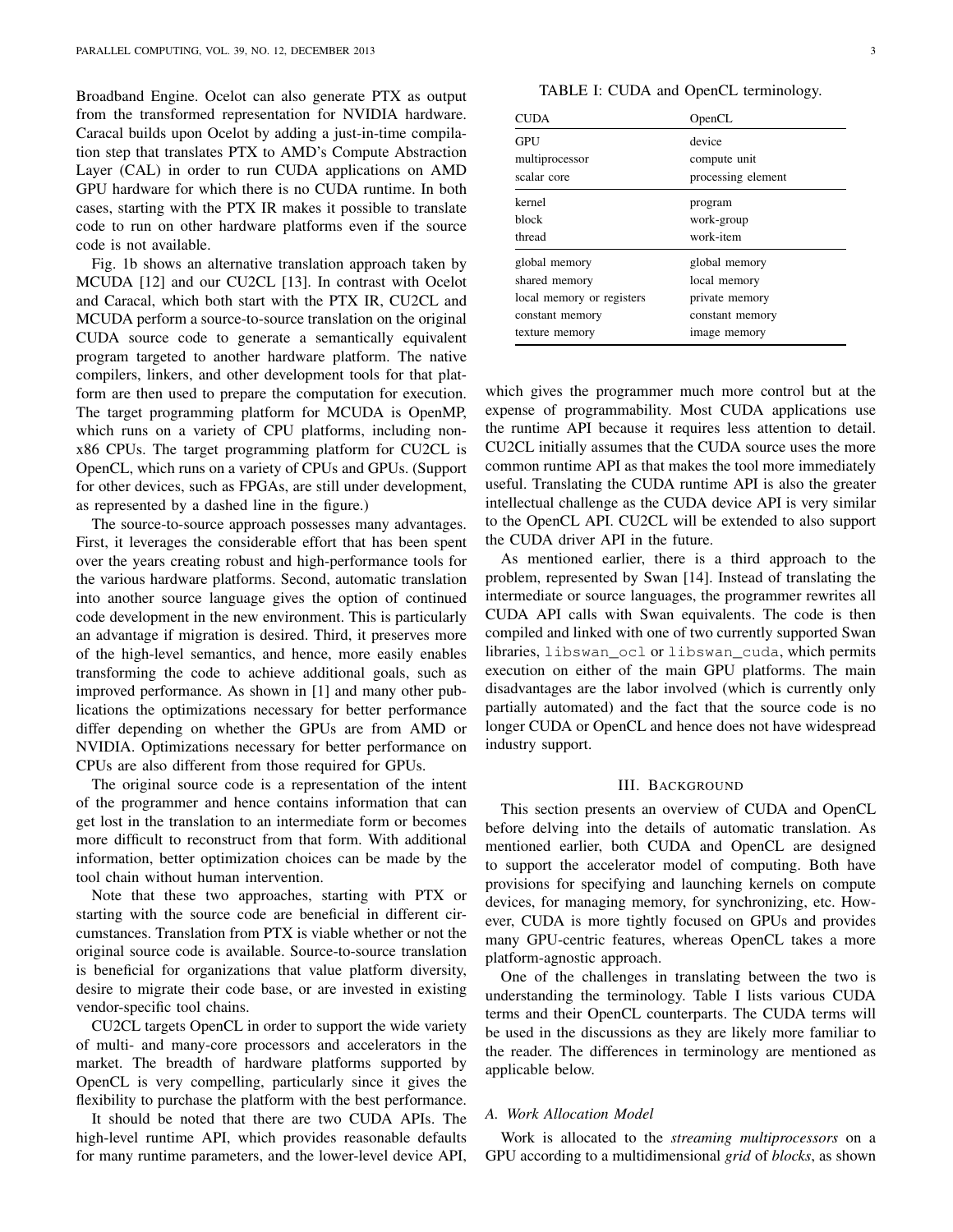

(a) Work allocation model

(b) Memory model

Fig. 2: Overview of the CUDA and OpenCL models.

in Fig. 2a. Each block specifies numerous threads, also possibly in a multidimensional configuration. The configurations are specified in the host code during a kernel function invocation. For good performance, the number of threads need to be chosen so that there are sufficient threads to hide the latency of memory accesses or other operations and yet sufficient work per thread to amortize the cost of invoking the kernel.

## *B. Memory Model*

Both CUDA and OpenCL have three separate memory spaces. CUDA refers to these memory spaces as *global memory* — off-device and accessible by all threads in all blocks; *shared memory* — on-device and available to all threads in a block; and *local memory* — owned by one thread. In addition to these memories, two special-use memory spaces provide faster memory operations: *constant memory* and *texture memory*. *Constant* memory is cached for fast reads, but is limited in size and does not support writes. *Texture* memory allows for fast reads as well as writes but is limited in size. Furthermore, kernels must use special built-in functions to access data residing in these regions. In general, device memory must be explicitly allocated through CUDA API calls and is usually initialized by copying data from host memory. Fig. 2b shows how the memory spaces are laid out hierarchically.

# *C. Host API*

Two CUDA APIs exist for programming host-side code: a low-level *driver* API and a high-level *runtime* API. The driver API gives the programmer great flexibility and control but also requires more setup and configuration to be done explicitly. In addition, CUDA includes an extension of C providing special features like concise kernel launch syntax, known as CUDA C. As an example, consider the host code needed to invoke a matrixMul kernel [15]. Fig. 3a shows the code for a CUDA C launch while Figs. 3b and 3c show the code for the CUDA runtime and driver APIs, respectively. The runtime and driver API versions set the arguments for the kernel invocation explicitly while the CUDA C variant

accomplishes the same task with a more succinct syntax. The attention to detail needed for the driver API is generally much greater, so programmers tend to use CUDA C in combination with the runtime API whenever possible.

By way of comparison, Fig. 3d shows the equivalent host code for invoking the kernel in OpenCL. $<sup>2</sup>$  The number of lines</sup> of code in the OpenCL example is the same as with the CUDA driver API example. Further, there is a close correspondence between the two. Consequently, translating between the CUDA driver API and OpenCL API is straightforward and a much easier task to automate. However, most CUDA codes use the runtime API whenever possible due to its ease of programmability [16], [17]. This is why CU2CL supports the CUDA runtime API now and why supporting the driver API is left for future work.

## IV. CHARACTERIZATION

Two primary concerns drive our source-to-source approach. First, the translated source should not deviate from the semantics of the original source. This is a requirement for *functional portability* or *functional correctness*. Second, the translated code should perform as well as the original source code on similar hardware platforms and on new hardware platforms. This requirement is called *performance portability*.

Functional portability is the most important of the two concerns as it does not matter how fast the code runs if it gets the wrong answer. Once functional portability has been obtained, the performance differences between the two computing platforms can be addressed in order to achieve performance portability.

This paper focuses exclusively on functional portability, leaving the issue of performance portability for future work. The remainder of this section will discuss issues that make CUDA-to-OpenCL source-to-source translation challenging. It will also outline how the problems are solved in the CU2CL translator.

<sup>2</sup>Note: The closest equivalent to the CUDA runtime API is to use the OpenCL C++ wrapper API to create succinct abstractions. There are as yet no standard abstractions.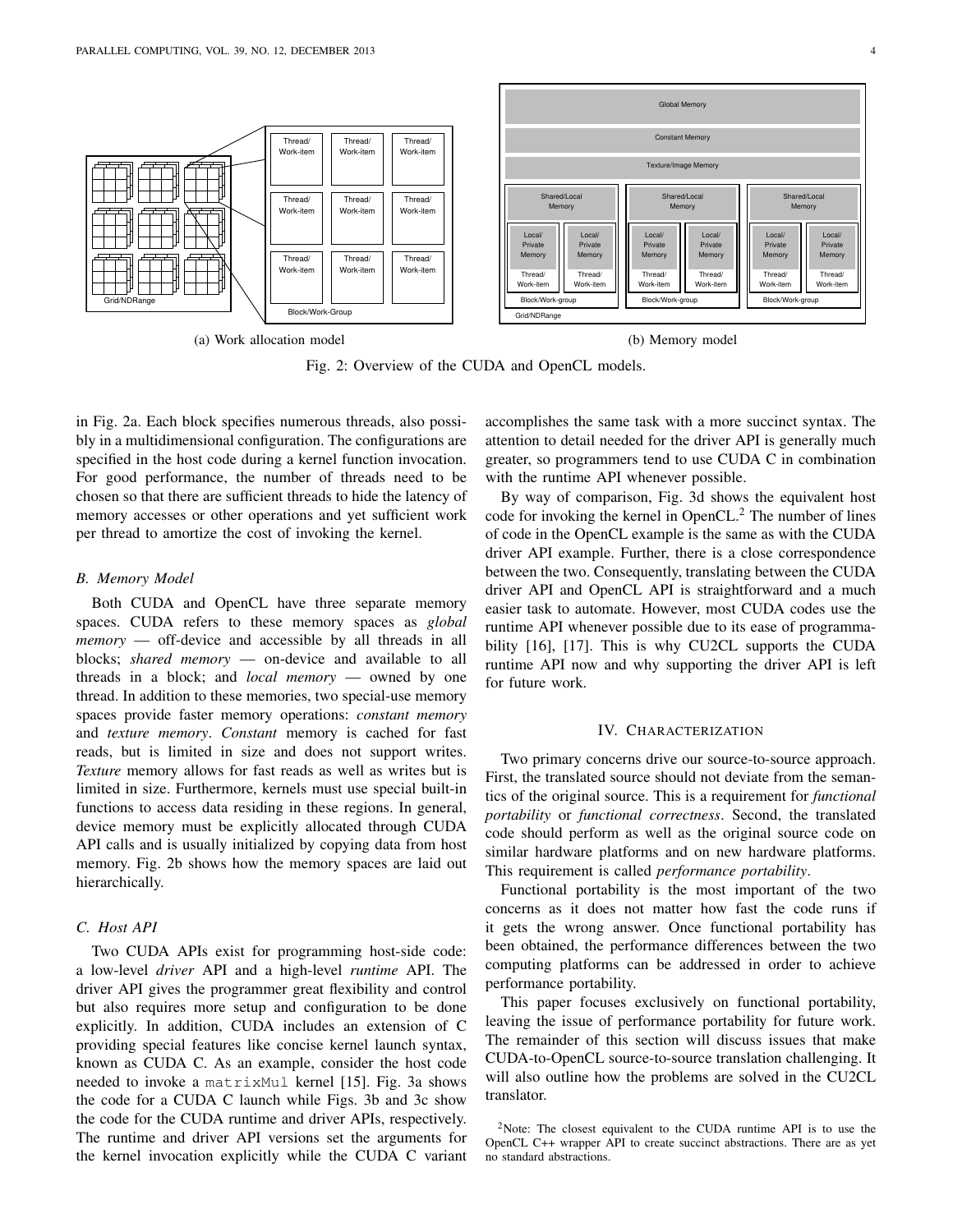dim3 threads(BLOCK\_SIZE, BLOCK\_SIZE); dim3 qrid(WC / threads.x, HC / threads.y); matrixMul<<<grid,threads>>>(C, A, B, WA, WB);

#### (a) CUDA C

dim3 threads(BLOCK\_SIZE, BLOCK\_SIZE); dim3 grid(WC / threads.x, HC / threads.y); cudaConfigureCall(grid, threads, 0, 0); cudaSetupArgument(C, 0); cudaSetupArgument(A, 4); cudaSetupArgument(B, 8); cudaSetupArgument(WA, 12); cudaSetupArgument(WB, 16); cudaLaunch("matrixMul");

#### (b) CUDA runtime API

cuFuncSetBlockShape(matrixMul, BLOCK\_SIZE, BLOCK\_SIZE, 1); cuFuncSetSharedSize(matrixMul, 2 \* BLOCK\_SIZE \* BLOCK\_SIZE \* sizeof(float)); cuParamSeti(matrixMul, 0, C); cuParamSeti(matrixMul, 4, A); cuParamSeti(matrixMul, 8, B); cuParamSeti(matrixMul, 12, WA); cuParamSeti(matrixMul, 16, WB); cuParamSetSize(matrixMul, 20); cuLaunchGrid(matrixMul, WC/BLOCK\_SIZE, HC/BLOCK\_SIZE);

#### (c) CUDA driver API

```
size_t localWorkSize[] = {BLOCK_SIZE, BLOCK_SIZE};
size_t globalWorkSize[] = {shrRoundUp(BLOCK_SIZE, WC), shrRoundUp(BLOCK_SIZE, workSize)};
clSetKernelArg(matrixMul, 0, sizeof(cl_mem), (void *) &C);
clSetKernelArg(matrixMul, 1, sizeof(cl_mem), (void *) &A);
clSetKernelArg(matrixMul, 2, sizeof(cl_mem), (void *) &B);
clSetKernelArg(matrixMul, 3, sizeof(float) * BLOCK_SIZE *BLOCK_SIZE, 0);
clSetKernelArg(matrixMul, 4, sizeof(float) * BLOCK_SIZE *BLOCK_SIZE, 0);
clEnqueueNDRangeKernel(commandQueue, matrixMul, 2, 0,
  globalWorkSize, localWorkSize, 0, NULL, &GPUExecution);
clFinish(commandQueue);
```
## (d) OpenCL API

# Fig. 3: Comparison of the CUDA and OpenCL APIs.

#### *A. Translation Challenges*

At first glance, translating CUDA to OpenCL appears to be a straightforward mapping process. While most CUDA constructs map one-to-one to OpenCL, not all do, as shown in Tables II, III, and IV. As a result, translating certain parts of CUDA requires a deeper understanding of both APIs to identify suitable corresponding constructs. Furthermore, these tables provide only a high-level view of the translation process; in practice, more sophisticated techniques are required to perform the translations. For example, in some cases, data must be *tracked throughout the lifetime of the translation* before certain translations can be finalized. Such is the case when rewriting device pointers to  $c1$  mem data types, as the rewrite must propagate through types found in parameters and sizeof expressions.

As Table II shows, each of the CUDA modules possesses a corresponding OpenCL equivalent. However, the bigger challenges in CUDA-to-OpenCL translation only become apparent upon deeper inspection. For example, Table III shows some CUDA data structures and their OpenCL equivalents. Some have direct equivalents: dim3 vs. size\_t[3]. Others have

TABLE II: CUDA modules and the OpenCL equivalents.

| <b>CUDA</b> | Sample Call                | <b>OpenCL</b>                       |
|-------------|----------------------------|-------------------------------------|
| Thread      | cudaThread-<br>Synchronize | Contexts & Command<br><b>Oueues</b> |
| Device      | cudaSetDevice              | Platforms & Devices                 |
| Stream      | cudaStream-<br>Synchronize | Command Oueues                      |
| Event       | cudaEventRecord            | Events                              |
| Memory      | cudaMalloc                 | Memory Objects                      |

no direct equivalent, e.g., cudaDeviceProp, and have to be synthesized from OpenCL data structures and function calls. The most challenging translations are ones like the CUDA device pointers and their semantically similar, but functionally different, OpenCL cl\_mem structures. (This particular challenge is discussed in greater depth in Section IV-A1.)

Built-in structures and functions are another area where there are similarities and differences, as shown in Table IV. CUDA indices and dimensions (both grid and block) are variables that have OpenCL counterparts accessible via built-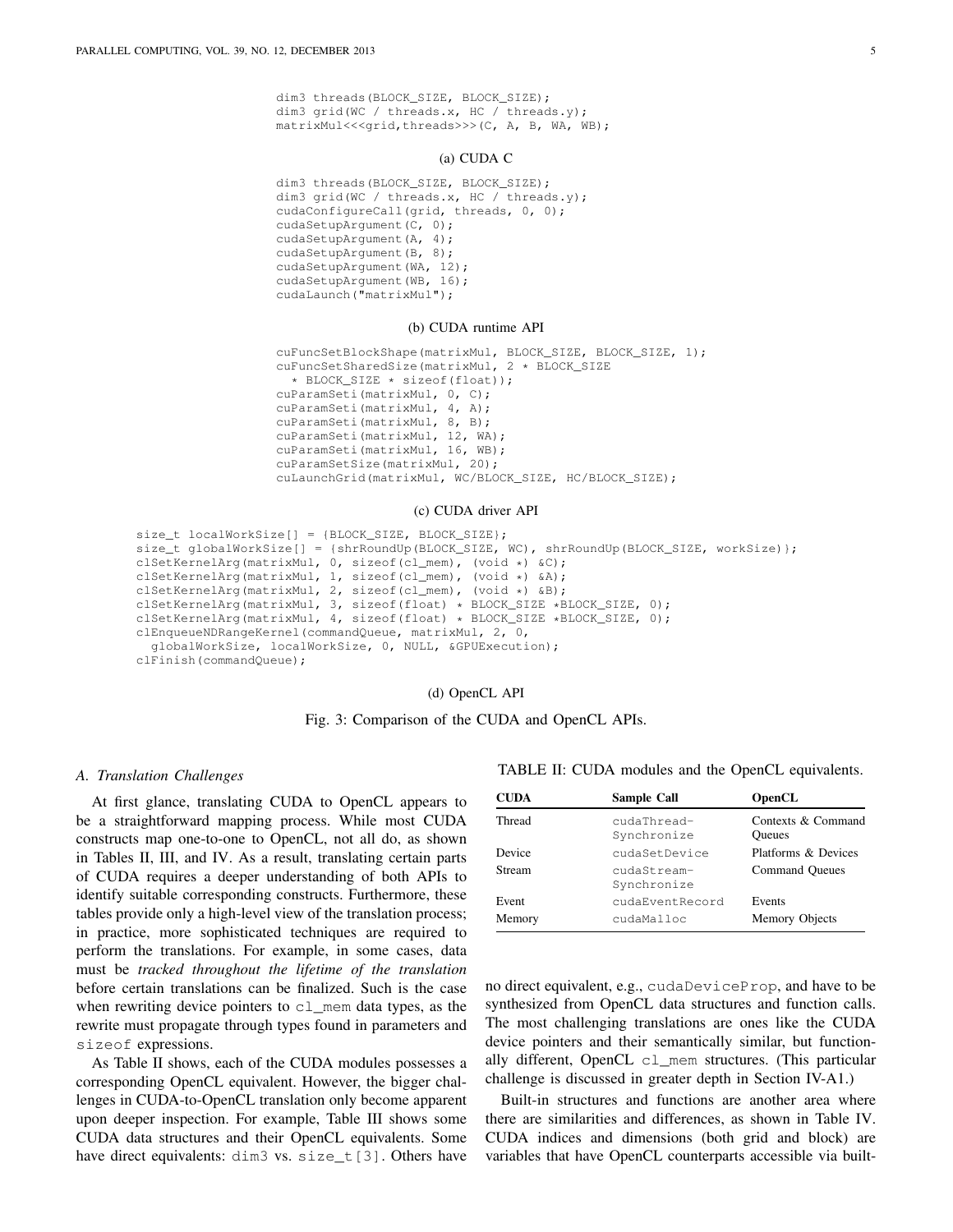TABLE III: CUDA and OpenCL data structures.

| <b>CUDA</b>           | <b>OpenCL</b>                                    |
|-----------------------|--------------------------------------------------|
| Device pointers       | cl mem created through cl-<br>CreateBuffer       |
| dim3                  | size t[3]                                        |
| cudaDeviceProp        | No direct equivalent                             |
| cudaStream t          | cl command queue                                 |
| cudaEvent t           | cl event                                         |
| textureReference      | cl_mem created through<br>$c$ ] –<br>CreateImage |
| cudaChannelFormatDesc | cl_image_format                                  |

TABLE IV: CUDA built-ins and their OpenCL equivalents.

| <b>CUDA</b>              | <b>OpenCL</b>               |
|--------------------------|-----------------------------|
| $gridDim.$ {x, y, z}     | $qet_num_qrows(\{0,1,2\})$  |
| blockIdx. $\{x,y,z\}$    | $get\_group\_id({0, 1, 2})$ |
| blockDim. $\{x, y, z\}$  | $get\_local\_size({0,1,2})$ |
| threadIdx. $\{x, y, z\}$ | $get\_local\_id({0, 1, 2})$ |
| warpSize                 | No direct equivalent        |
| threadfence block()      | mem fence (CLK LOCAL MEM -  |
|                          | FENCE   CLK GLOBAL MEM -    |
|                          | FENCE)                      |
| threadfence()            | No direct equivalent        |
| syncthreads()            | barrier (CLK LOCAL MEM -    |
|                          | FENCE   CLK GLOBAL MEM -    |
|                          | FENCE)                      |

in functions. However, there are some built-in functions, such as \_\_threadfence() that have no equivalent functionality in the current version of OpenCL. As a consequence, workarounds must be synthesized.

Below are some specific examples of the challenges in translating CUDA to OpenCL.

*1) Pointers:* CUDA refers to device data buffers through pointers to the type of data stored, similar to standard C dynamically allocated buffers. However, rather than initializing a pointer to the dynamically allocated region with a standard malloc call, in general these buffers must be initialized by a call to one of the cudaMalloc $*$  variants specified in the CUDA runtime. The device buffer pointers are passed to a CUDA kernel launch in nearly identical fashion as the passing of their standard C counterparts to a host-side function call. Both host and device share the same pointer type for the buffer.

However, OpenCL device buffers use the cl\_mem type to represent all buffers on the host side, and standard pointer types on the device. When a pointer type is specified as a parameter to an OpenCL kernel, any cl\_mem buffer which resides in the correct memory access space can be specified for the parameter, regardless of the buffer's intended type. These buffers are then interpreted as an array of the appropriate type by the device code, similar to CUDA. However, this draws attention to an important difference between how the two APIs reference buffers on the host side.

Commonly, we have observed that CUDA device memory allocation and kernel calls reside in separate functions within an application. In these cases, the buffer pointer is frequently passed as a parameter to the kernel call's wrapping function. From a syntax perspective, this pointer parameter has no indication whether the parameter represents a host- or deviceside buffer. However, once the device buffer is translated to OpenCL, the wrapped kernel call will require a  $cl$  mem type for all device buffers, necessitating a rewrite of the parameter, as well as any functions lower on the call stack which passed the parameter through. As CUDA device buffer pointers have no readily-observable syntax declaring them as such, accurate propagation of type rewrites across these functions is made significantly more complex.

```
float *newDevPtr;
...
cudaMalloc((void **) &newDevPtr, size);
```
## (a) Original CUDA source.

```
cl_mem newDevPtr;
...
newDevPtr = clCreateBuffer(clContext,
       CL_MEM_READ_WRITE, size, NULL, NULL);
```
(b) Rewriten OpenCL source.

Fig. 4: Example of rewriting the cudaMalloc API call.

The current translator prototype does not yet perform this full call stack propagation of cl\_mem types. It only performs a type translation within the scope containing the declaration of the CUDA device buffer pointer. For example, CU2CL translates the CUDA buffer allocation shown in Fig. 4a to a form similar to Figure 4b. Proper translation is assured if the pointer declaration shares the same scope as the kernel call. Complete type propagation is the subject of future work. (One potentially-viable approach we are currently considering is the simple method of reducing the scope of the cl\_mem translation, by allowing the buffer to retain the original pointer type and simply providing explicit casts at buffer allocation and kernel invocation, the only two points at which it is required to be a cl\_mem or should ever be accessed by the host.)

*2) Pre-processing:* Source-to-source translation of preprocessed languages, such as C/C++, as well as domain-specific variants such as CUDA and OpenCL, is known to be difficult [18]. The code that the compiler sees can be dramatically different than the code in the source file.

One solution is to run the source code through the preprocessor prior to translation. While this approach can achieve functional correctness, it has the tendency to make the translated source code much less maintainable as features like constants are expanded into opaque values.

An alternative approach, taken by CU2CL, is to translate the un-preprocessed tokens based on guidance from the preprocessed code in the hope that the preprocessing done later will not lead to syntactically or semantically invalid code. While this heuristic cannot guarantee a clean translation, it works well in practice as tricky macro preprocessing is a software maintenance nightmare and is generally avoided.

*3) Separate Compilation:* Separate compilation is an important tool in the development of software. However, it poses a significant challenge in source-to-source translation for languages like C/C++, where global state is often implicit until the linking stage. This is an important issue as nearly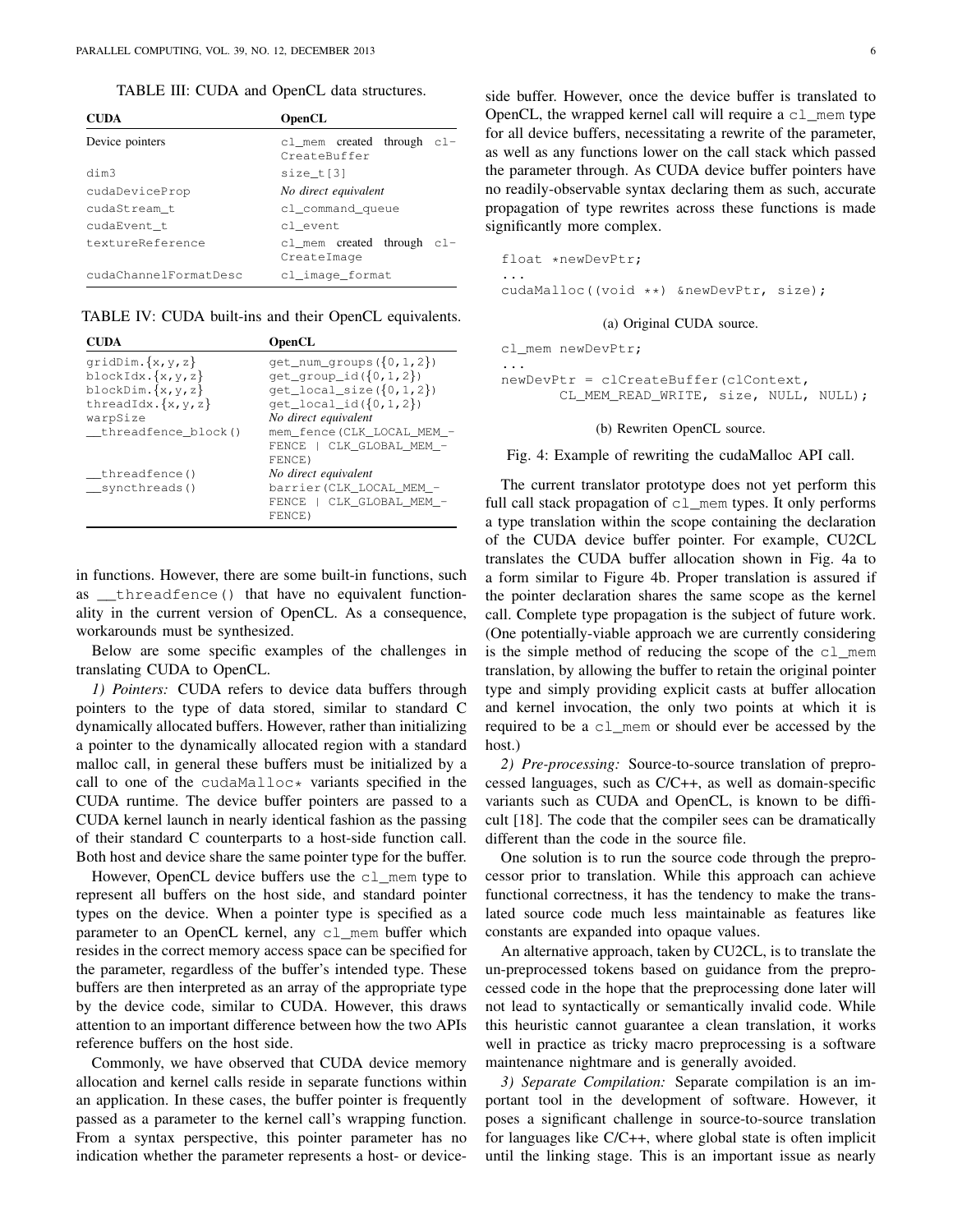all but the most trivial applications are composed of multiple, separately compiled source files.

As the result of separate compilation, the declaration of a feature and its use may occur in separate files making it challenging to ensure that compatible translations happen in each file. This issue is especially prevalent in code that performs device initialization, memory management, or kernel definition.

As an example, consider the translation of pointers to CUDA memory buffers allocated with cudaMalloc, shown in Fig. 4a, to OpenCL's cl\_mem which is a pointer to an opaque type, shown in Fig. 4b. Using a pointer to an opaque type may make it easier to implement OpenCL on widely divergent devices, but it makes translation significantly more difficult as it requires propagation of a type rewrite across all functions which utilize the buffer pointer as a function parameter or return value. If declaration and uses are split across multiple source files — particularly when used as a kernel parameter — care must be taken to ensure the same type change propagates throughout all the sources files.

*4) Precompiled Binary Code:* Another challenge to automatic translation is the use of precompiled or hand-tuned binary code in CUDA applications. A fair number of CUDA applications from the CUDA SDK utilize precompiled libraries and thus thwart the source-to-source translator. Translations of the libraries' header files can be performed but the precompiled code remains inaccessible. This is an important problem as there are a growing number of high-quality highperformance CUDA libraries becoming available and being used.

Not all is lost however. By their very nature, such libraries, e.g., cuFFT, implement common functionality that is widely used. Libraries implementing similar functionality are becoming available for OpenCL, e.g., AMD Accelerated Parallel Processing Math Libraries (APPML) FFT, enabling translators to map from one library to another. As equivalent libraries become available, the translator can be extended to perform the translation. Currently, however, the CUDA library calls pass through the translator unchanged and hence require manual intervention.

A complimentary approach is to extend Ocelot to translate precompiled binaries to OpenCL code and use the translated kernel code in the place of the binary.

*5) C++ Syntax:* CUDA supports both C and C++ syntax for host and kernel code while OpenCL supports C and C++ bindings for host code but only C99 with select extensions for kernel code. This makes translating CUDA kernel code containing C++ problematic.

Function templates are a concrete example of a C++ feature in CUDA kernels. Other than stipulating that global\_functions with private scope cannot be instantiated, CUDA provides full support for function templates. Fully-automated translation would require the parsing of function templates and the creation of individual kernel functions specialized for each unique instantiation of a kernel function template.

The current approach is to wait for the OpenCL standard to be extended to support C++ in kernels. Thus, this is another area that temporarily requires human intervention.

*6) Literal Arguments:* There is a subtle difference in the kernel launch semantics of CUDA and OpenCL, particularly in the way that kernel function parameters are specified.

While CUDA provides several methods of launching device kernels, by far the most popular uses the CUDA C kernel invocation syntax (see Fig. 3a), with the semantics that kernel arguments are passed by value. OpenCL, on the other hand, specifies kernel arguments through calls to clSetKernelArgs (see Fig. 3d), which implements passby-reference semantics.

For many kernel arguments, it is sufficient to transform the value represented by a variable to a pointer to the variable using the address-of operator &. This approach does not work for literal constants or macro expressions. In this case, the translator must infer the type of the argument, create a temporary variable of the correct type, assign the argument to the variable, and supply a pointer to the variable's address to clSetKernelArgs. This is the approach taken by the current CU2CL prototype.

*7) Kernel Function Pointers:* Another subtle difference between CUDA and OpenCL are the ways in which device kernels are invoked. The OpenCL cl kernel data type is actually a pointer to an opaque type. Hence all kernel invocations are upon kernel function pointers via clEnqueueNDRangeKernel. CUDA kernel functions, on the other hand can be invoked using CUDA C either directly by referencing the kernel function name or indirectly by a kernel function pointer either implicitly or explicitly. These alternatives are shown in Fig. 5.

kernelName<<<grid,block>>>(kernelArgs...);

#### (a) Invoking a CUDA function

kernelPtr = &kernelName; ...

(\*kernelPtr)<<<grid,block>>>(kernelArgs...);

#### (b) Invoking a dereferenced CUDA function pointer

kernelPtr = &kernelName;

...

kernelPtr<<<grid,block>>>(kernelArgs...);

#### (c) Invoking a CUDA function pointer directly

```
clKernel = clCreateKernel(program,
 kernelName, &errror);
...
status = clEnqueueNDRangeKernel(commandQueue,
  <clFuncPtr>, workDim, globalWorkOffset,
  globalWorkSize, localWorkSize,
  numEventsInWaitList, eventWaitList, &event);
```
## (d) Equivalent OpenCL invocation

Fig. 5: Ways of invoking kernel functions in host code.

The main difficulty with translating CUDA kernel function pointers is that the required rewrites often have non-local scope. If the location which CUDA kernel function pointer is initialized and the location where the pointer is invoked (e.g.,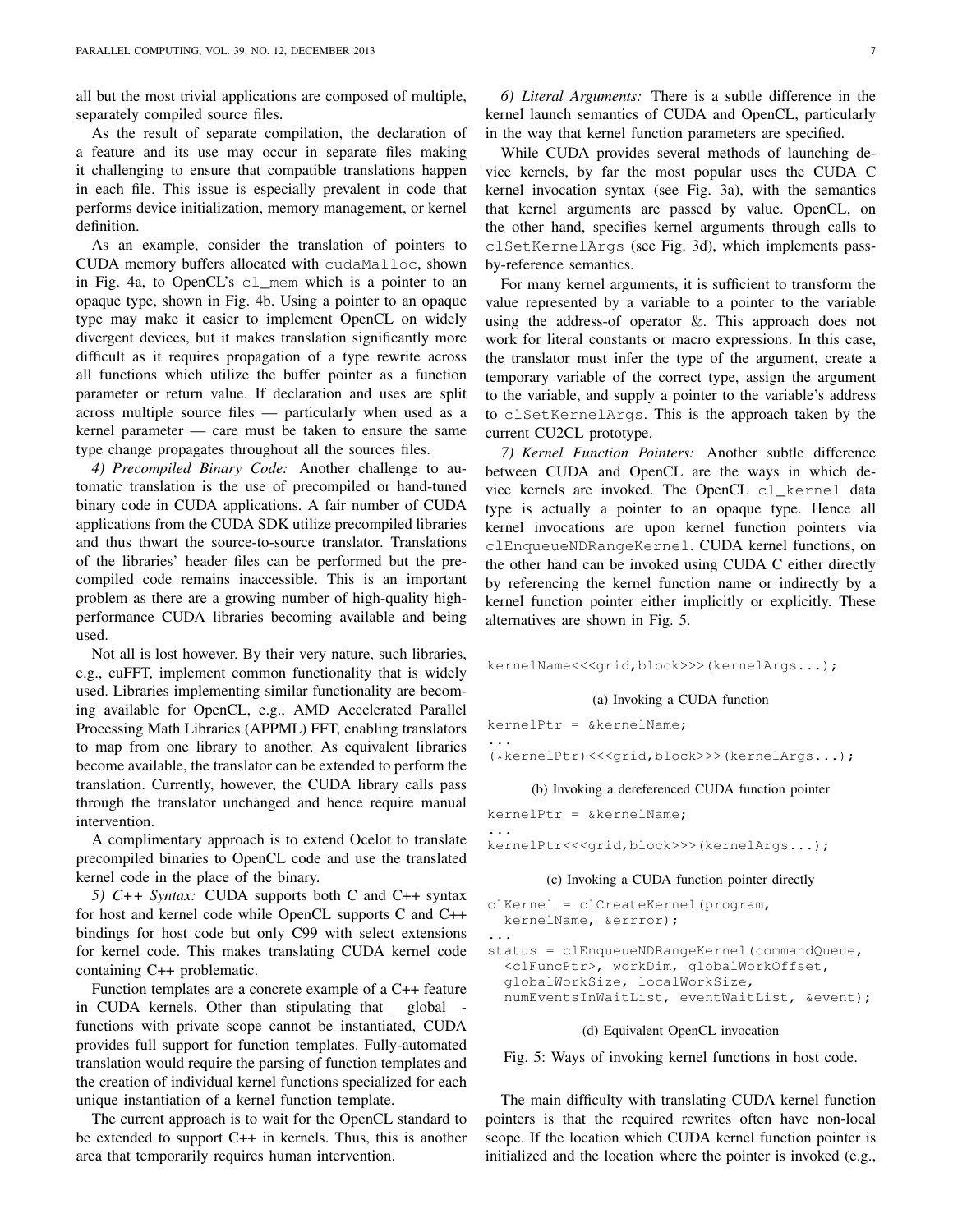Fig. 5b and 5c) are in the same function, only the equivalent OpenCL code of Fig. 5d need be generated<sup>3</sup>. However, if the kernel function pointer is passed through a set of host functions (signified by the ellipsis), all the host functions from pointer creation to invocation will need to be rewritten to propagate the cl\_kernel type. in the place of the CUDA kernel pointer. In short, propagating types across function boundaries requires substantially more effort, whether the types are cl\_kernel or cl\_mem from IV-A1.

*8) Device Initialization:* The CUDA runtime API abstracts away many of the details needed to initialize the GPU and establish an execution context. There is no need for explicit initialization (as there is for the driver API or OpenCL). With the runtime API, an execution context is created for each device in the system and a default device assigned. The cudaSetDevice function can be used to change the context if needed, although this isn't necessary for many applications. In contrast, OpenCL requires the programmer to not only explicitly select both a compute platform and device, but also manually initialize a compute context and at least one command queue for synchronization. Therefore, a translator from CUDA to OpenCL needs to emulate the implicit initialization behavior of the CUDA runtime API. It also needs to translate explicit context setup as some applications make use of that functionality.

The translator can readily emulate initialization of a default device. However, additional work needs to occur when an application makes use of the cudaSetDevice function. First, as cudaSetDevice takes an integer argument specifying which device context to use, the translator must provide a mechanism for using an integer index to select among all compute devices in a system. Second, the translator must either supplant its own automatic initialization code, or it must intelligently preserve a portion of the OpenCL environment it has automatically initialized - replacing the command queue and context associated with the default device. Finally, it must (re)initialize an OpenCL context based on the device selected by the integer index. However, this method is not necessarily guaranteed to result in use of the same CUDA-capable GPU as intended by the original CUDA source. Particularly in systems in which multiple OpenCL platforms are present, depending on the structure of the device iteration code, it is quite possible that the default device might not even be a NVIDIA GPU.

*9) Textures and Surfaces:* GPU devices are commonly equipped with special-purpose functional units designed to provide optimized access to data having particular characteristics. One such commonly used hardware unit provides fast reading of textures. Making use of these special-purpose memory regions can provide distinct performance benefits to some applications. CUDA provides explicit support for accessing these regions via the texture and surface types. Similarly, OpenCL provides the notion of an image type for providing access to these regions. However, despite their similar intentions, the APIs have a number of pronounced differences. Therefore, translation of CUDA textures and surfaces to OpenCL images requires careful consideration.

*10) Graphics Interoperability:* Due to their heavily GPUoriented backgrounds, both CUDA and OpenCL support mechanisms for allowing compute code to directly interact with graphics rendering code. Primarily, this is of use to applications which would like to provide in situ visualization of data computed on a device without the extra overhead of transferring data back to the host-side before rendering. A number of applications in the sample population make use of CUDA's OpenGL interoperability functions. While their translation appears achievable, CU2CL does not handle graphic rendering code at this time.

*11) CUDA Driver API:* As mentioned earlier, CUDA has both a high-level runtime API and a lower-level driver API which provides explicit control over device usage with a corresponding increase in required detail (Fig. 3). The driver API is particularly close to OpenCL's API and hence it should be straightforward to support in CU2CL. As its use is rather low, this is not a high priority yet.

*12) Structure Alignment:* Both CUDA and OpenCL provide a mechanism for explicitly aligning memory structures for passing between host and device. Without alignment directives, there is a potential conflict between host and device behavior. CUDA uses the  $_align$  (N) attribute while OpenCL uses \_\_attribute\_\_((aligned(N))).

The CUDA attribute is defined as a preprocessor macro which — for GNU C compilers — maps to an attribute specifier identical to that of OpenCL. This can create a potential confusion for source-to-source translators which operate on the source after preprocessing as there is effectively no difference in the specification. However, there are two readily-available approaches. First, the translator might simply copy the macro from the CUDA headers and perform no translation of the CUDA alignment specifier. However, this could be viewed as a slight departure from providing a canonical OpenCL version. Otherwise, the translator would need to preserve either the raw byte alignment of the attribute, or the entire 'N' expression of the attribute, and perform a simple substitution of the wrapping attribute syntax.

*13) Warp-Level Synchronization:* Within NVIDIA GPUs, threads are dispatched in groups of 32 sequentially-indexed threads, known as warps, which operate in lock step. Therefore, one can often take advantage of this implicitly synchronized execution to obviate the need for more costly synchronization methods such as fences, barriers, and atomics. However, as OpenCL supports a myriad of underlying compute devices, many of which do not exibit similar dispatch behavior, the preservation of warp-level synchronization is not guaranteed. On contemporary AMD GPUs and CPUs, threads are dispatched in groups of 64 and either 1 or the SIMD width, respectively. Thus, implicit synchronization may be somewhat preserved on AMD GPUs but will not on CPUs.

There is no CUDA syntax or function which provides explicit warp synchronization. Rather the programmer must manually orchestrate thread behavior based on individual indicies. This makes it very difficult for the translator to automatically recognize implicit synchronization and to provide a functionally equivalent translation. Fortunately there have

<sup>&</sup>lt;sup>3</sup>For semantically-identical translation,  $\langle c1 \text{FuncPtr} \rangle$  in Fig. 5d must be replaced by clKernel for Fig.5a and by kernelPtr for Figs. 5b and 5c.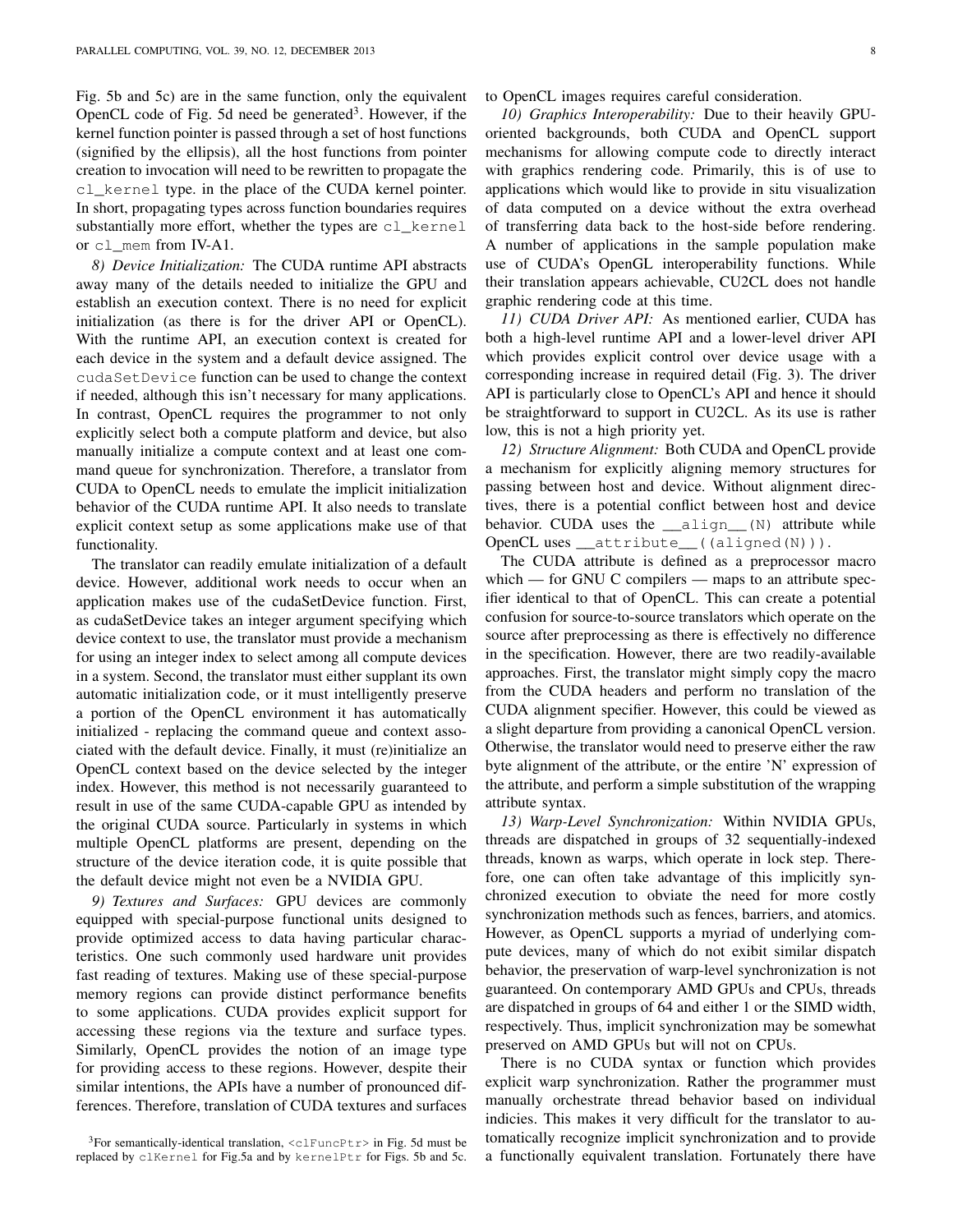been efforts to address this concern via dependency analysis in the context of CUDA to OpenMP translation [19] that can be leveraged for CU2CL.

#### V. IMPLEMENTATION

With an understanding of the challenges involved in translating CUDA to OpenCL, it is now time to discuss the translator implementation. While a full discussion of the implementation of our translator prototype, known as CU2CL (CUDA to OpenCL) is outside the scope of this work, a brief overview of core facets of its construction is in order. A more thorough exposition is provided in [13].

A number of production-quality and widely-used opensource compilers, along with various research frameworks [20]–[23], were investigated in order to quickly develop a production-ready tool. Clang [24] was chosen as the basis for CU2CL for three reasons. First, though relatively young, Clang has a large and active community with many new features and rapidly improving quality. Second, Clang is a driver built upon the LLVM compiler libraries, which provide lexing, parsing, semantic analysis, and more. These libraries may be used independently to create other source-level tools. And third, Clang has support for parsing CUDA C extensions. Of all the tools investigated, only Clang and Cetus had that necessary capability. Of those two, Clang appeared to be the most production ready.

## *A. Architecture*

As implicitly noted in the Fig. 6, CU2CL is a Clang plugin that ties into the main driver, allowing Clang to handle parsing and abstract syntax tree (AST) generation, as during normal compilation, after which CU2CL walks the generated AST to perform the rewrites. Of particular interest in this context are the AST, Basic, Frontend, Lex, Parse, and Rewrite libraries from Clang. These libraries facilitate file management (Basic), AST traversal and retrieval of information from AST nodes (AST), plugin interface and access to the compiler instance (Frontend), preprocessor access and token utilities (Lex), and the actual rewriting mechanism (Rewrite). *By uniquely composing the libraries and classes included within each, a robust CUDA-to-OpenCL translator was created in less than 3400 source lines of code (SLOC).*

In the Clang driver, once the AST has been created, an AST consumer is responsible for producing something from the AST. As a Clang plugin, CU2CL provides an AST consumer that traverses the AST, searching for nodes of interest. While Clang's AST library provides several simple methods of traversing the tree, a CU2CL-specific method is used to traverse the AST in a recursive descent fashion, using AST node iterators to recurse into each node's children.

## *B. AST-Driven String-Based Rewriting*

The actual rewriting is done primarily through the use of Clang's Rewrite library. This library provides methods to insert, remove, and replace text in the original source files. It also has methods to retrieve the rewritten file by combining the original with the rewritten portions. While many traditional source-to-source translators build an AST, modify it, and then walk the new AST to produce the rewritten file, CU2CL uses the AST of the original source only to walk the program. Rewrites are done through strings locally; therefore, this approach is called *AST-Driven String-Based Rewriting*.

This approach is quite useful in translating CUDA to OpenCL as only the CUDA-related constructs need be modified. The remainder of the source code passes through untouched. Unlike the traditional approach of generating the output directly from the AST, AST-driven string-based rewriting preserves almost all of the comments and formatting that is so important for maintainability [25]. In general, the scope of the translations are very small. As a document's structure and comments are of vital importance to developers [26], leaving them intact is an important benefit to CU2CL as the translated source can now serve as the basis for further development.

## *C. Translating Common Patterns*

In translating CUDA constructs to OpenCL, some patterns occur multiple times. CU2CL's design takes into account two primary patterns: rewriting CUDA types and processing CUDA API calls and their arguments. CUDA types may be found in many declarations and expressions, but the rules to identify and rewrite them are uniform with a few exceptions. CUDA functions share similar patterns in their arguments what types are expected and how they are laid out — and also in their return types, as they all return an enumerated CUDA error value.

CUDA-specific type declarations may occur in several places. These include variable declarations, parameter declarations, type casts, and calls to sizeof, all of which may occur in both host and device code. Rewriting such types can be generalized for both CUDA host code and device code. In the Clang framework, variable declarations carry with them information about what their full type is (including type qualifiers) as well as the source location of each part. The base type can be derived from the full type, which may then be inspected and rewritten accordingly. Types may be rewritten differently depending on where the type declaration occurred (e.g. host code, device code, kernel parameters, etc.). The generalizations to type rewriting can be applied in locations where there is overlap.

For example, CUDA vector types may be found in host or device code and as kernel arguments. OpenCL vector types have slightly different names depending on where they are found — i.e., float4 in host code vs. cl\_float4 in device code — but, for the most part, rewriting vector types can be combined. This pattern also extends to other CUDA types, like dim3s, which may be declared anywhere in a CUDA C application.

CUDA function calls to be rewritten can be processed separately. However, for the purposes of source-to-source translation, it is preferable to generalize as much of the rewriting as possible. An important pattern is a pointer to a data structure that is passed in to be filled. The equivalent OpenCL functions instead return a pointer to an opaque structure, as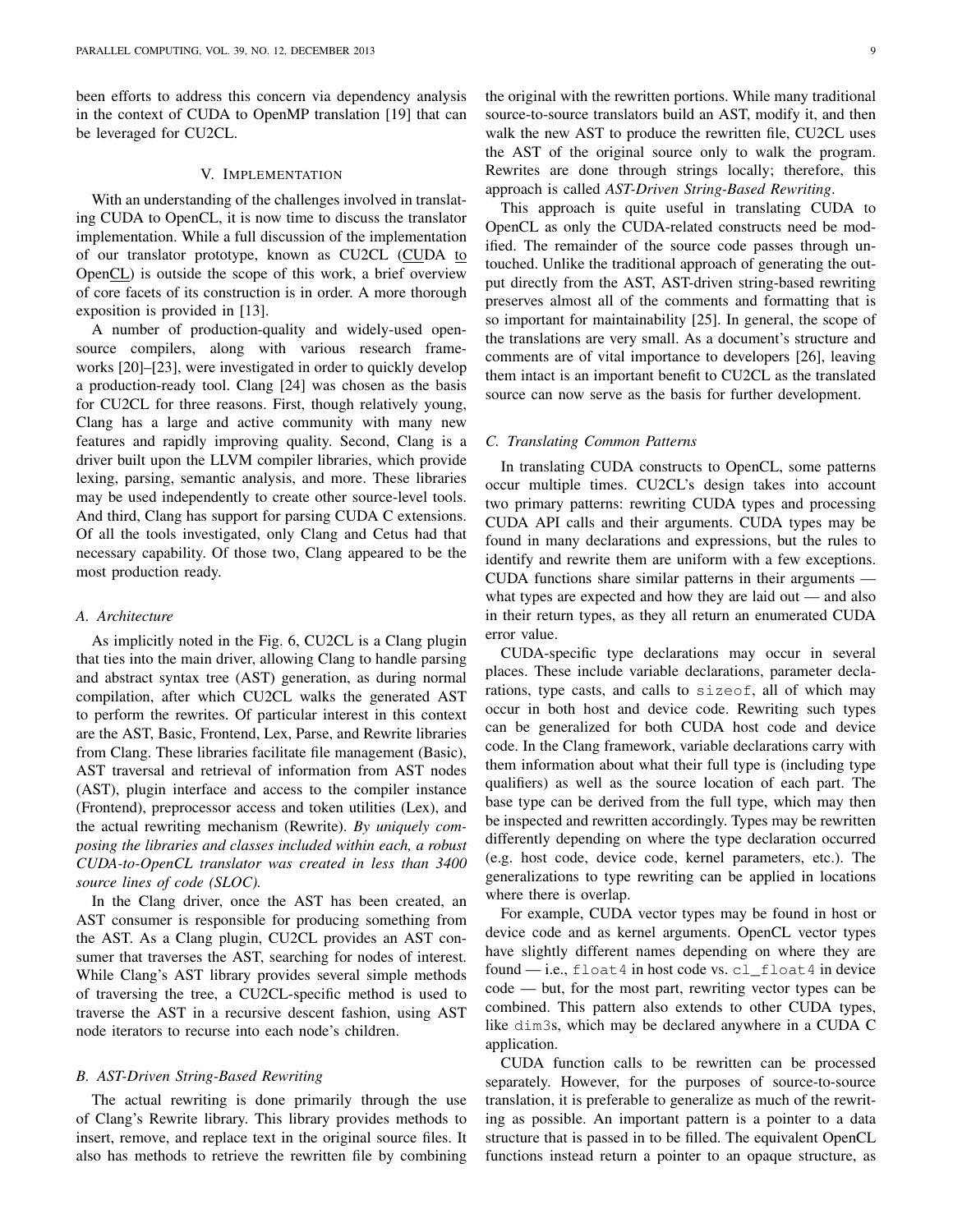

Fig. 6: High-level overview of the CU2CL translation process.

shown in Fig. 4. To translate from CUDA to OpenCL, a pointer must be retrieved from the argument expression. This can be done by traversing the expression and checking the types until the proper one is found. The subexpression with this evaluated type is used in the replacement OpenCL call.

For the time being, CU2CL simply dereferences the pointer argument expression. The uniform enumerated CUDA error return type used by all the CUDA API calls can be used in rewriting the call's parent expressions. While CU2CL does not currently support rewriting the CUDA error type, comparison to the equivalent OpenCL procedure and pertinent error codes will help in properly rewriting parents that use the returned error.

#### *D. Rewriting Includes*

As part of translation, #include preprocessor directives for CUDA header files must be removed or rewritten. Because #includes are not resident in the AST, the rewriting has been implemented using the Clang driver preprocessor, as shown in the block diagram of Fig. 7. CU2CL registers a callback with the preprocessor that is invoked whenever a new #include is being processed. As the preprocessor expands the include directive, it has all the information necessary to decide whether CU2CL should rewrite the directive. In particular, CU2CL needs the current file that is being parsed, the name of the file that is to be included, and whether or not it is a system header. By tying into Clang's preprocessor, CU2CL can avoid the task of locating these directives manually. This adds robustness and efficiency to CU2CL's #include rewriting.



Fig. 7: Example of rewriting an #include directive.

The #include rewrites fall into two categories: (1) removing #includes pointing to CUDA and system header files that are no longer needed and (2) rewriting #includes to CUDA files that CU2CL has rewritten. In the first case, CU2CL removes includes to *cuda.h* and *cuda runtime api.h* found in any rewritten files, both host and kernel files. It also removes system header files (e.g., *stdio.h*) from the OpenCL kernel files, as they cannot be used in device code. These header files are identified as those included using the angle bracket notation as opposed to double quotes.<sup>4</sup> In the second case, CU2CL rewrites #includes to files that have been rewritten. The original included CUDA source files will be split into two new files, one for the host and one for device code (e.g. *cudaFile.cuh* will become *cudaFile.cuh-cl.h* and *cudaFile.cuh-cl.cl*). Therefore, CU2CL rewrites the original #includes so that they point to the new OpenCL files. Fig. 7 shows an example of how an #include pointing to a CUDA file may be rewritten in a new host code file. The kernel file will be used during runtime compilation of device code, so it is not #included by the host.

# *E. Error Reporting*

Compilers and translators have another difficult task besides generating correct output. They also need to provide good error reports when the inputs are incorrect or ambiguous to guide programmers in fixing the errors. In this regard, starting with Clang is definitely a benefit as many consider it to have some of the most accurate and useful error reporting of any compiler. Source-to-source translation needs to not only report errors, but to also clearly mark where the translator was unable to successfully translate a construct so that they can be handled manually.

CU2CL provides a unified mechanism for reporting issues that arise during the translation in two ways. First, similar to a standard compiler, all notifications are emitted with available source file, line, and column information to the terminal error output stream, with a severity level and brief textual description of the issue. However, to aid manual intervention in corner cases which are not automatically translated, notifications are also emitted into the translated application source as comments adjacent to the code of interest. These comments include both an easily searchable severity level as well as a textual description which can be either identical to the message emitted to the terminal error stream, or specified separately.

<sup>&</sup>lt;sup>4</sup>A comparison with system header files could be done instead in order to be more forgiving of programmer carelessness in using angle brackets instead of double quotes but has not been done yet.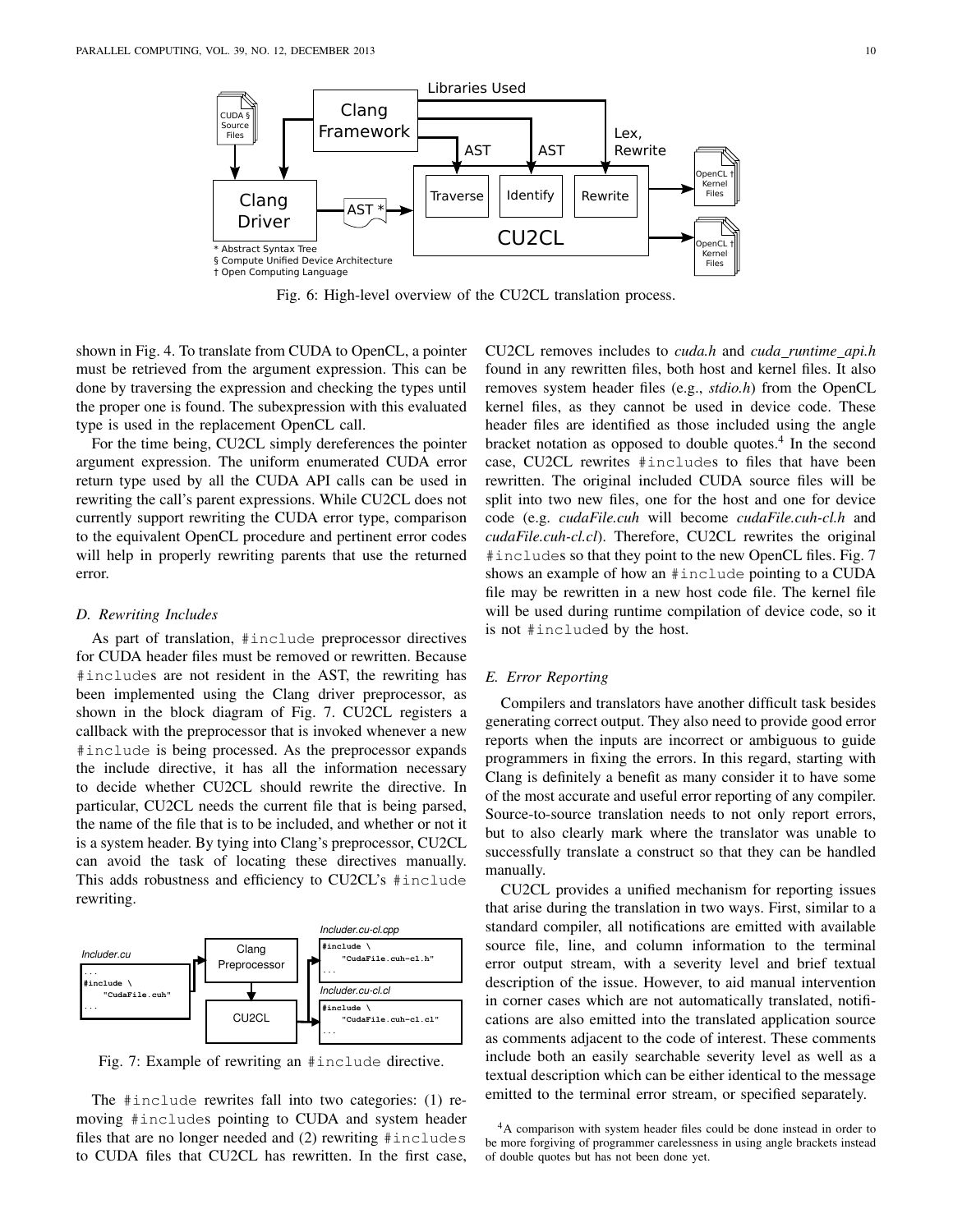Primarily we provide four levels of notifications: translation errors, untranslatable syntax, currently untranslated syntax, and "advisories." Translation errors are emitted to notify that CU2CL has encountered a source construct which it has no mechanism for actively handling. In general emission of this level of notification is only used as a catchall default in branching logic when the translator cannot make a concrete decision on how to proceed. These indicate an area where the translator is incomplete.

More frequently, the translator encounters syntax which it can recognize, but due to differences in CUDA and OpenCL, cannot automatically translate. In these cases, a "CU2CL Untranslated" notification is emitted. Similarly, the translator will also emit a notification when it reaches an actively recognized syntax element which has an OpenCL equivalent but it does not yet support translating.

Finally, it can emit notes, which serve as advisories that the translator has had to utilize some special purpose code to handle a structure, such as adding a variable storing the result of a temporary expression for use as a kernel argument. These cases do not require manual intervention but are emitted as a courtesy to support using the translated code as a basis for new development.

# VI. EVALUATION

In this section, CU2CL is evaluated using three metrics: the speed of translation, the performance of translated applications, and the amount of the CUDA runtime API covered. The frequency of the translation challenges discussed in Section IV is also presented.

## *A. Translation Speed*

While CU2CL may only be run once on a given CUDA application, the speed at which CU2CL translates the CUDA source code to OpenCL source code is a metric of interest, particularly if the end user wishes to convert multiple CUDA applications from the well-established CUDA ecosystem. Or perhaps there is a desire to continue development in CUDA but to translate to OpenCL in order to gain access to a greater breadth of accelerator platforms. Thus it is important to evaluate the speed of translation on several GPU applications. The applications chosen are from the CUDA SDK and the Rodinia benchmark suite. The full list of applications can be found in the appendix; a subset are shown in Tab. V.

For each application, the total time to translate the code from CUDA to OpenCL was averaged over ten runs. This translation time includes the time for the Clang driver to perform parsing and semantic analysis of the program, in addition to CU2CL's translation procedure. The overall run time was measured using the time command while the portion of the run time attributed to CU2CL was measured with gettimeofday. In all cases, the width of the 95% confidence interval centered around the mean is less than  $\pm 5\%$ .

Tables V summarizes the results. The test applications vary in length from more than a hundred source lines of code (SLOC) to several thousand SLOC. However, one can see that the translation time is not strictly dependent on the length. In general, programs with more CUDA constructs or more complicated constructs tend to take longer to translate. In most cases, CU2CL translates the applications in well under a second. The longest translation time is for the particles application from the CUDA SDK which contains five CUDA files containing 1,184 SLOC and still only takes a little more than two seconds. Thus, CU2CL is a feasible choice for porting a large number of CUDA programs.

# *B. Translated Application Performance: Auto vs. Manual*

In this section, the performance of translated applications is evaluated using the execution time as a metric. The performance of thirteen automatically translated CUDA-to-OpenCL codes is considered: seven from the CUDA SDK, five from the Rodinia benchmark suite, and the GEM molecular modeling application [30].

For all of the experiments, the applications are complied and run on a desktop machine with an AMD Phenom II X6 1090T Processor (six-cores, 3.2 GHz) with 16-GB RAM running 64-bit Ubuntu 12.04 with Linux kernel 3.2.0-35. The GPU is a NVIDIA GeForce GTX 480 with 1.5-GB RAM (480 total cores) using the NVIDIA driver version 310.32 and CUDA Runtime 5.0. Run times were measured using the time command.

Table VI summarizes the performance comparisons between the original CUDA code and CU2CL's automaticallygenerated OpenCL. Each code was executed a total of ten times and their runtimes were averaged.

TABLE VI: Run Times of CUDA Applications and OpenCL Ports on an NVIDIA GTX 480

| <b>Application</b>        | <b>CUDA</b><br>Runtime (s) | <b>OpenCL</b><br>Runtime (s) | Percent<br><b>Change</b> |
|---------------------------|----------------------------|------------------------------|--------------------------|
| asyncAPI                  | 0.58                       | 0.55                         | $-6.6$                   |
| bandwidthTest             | 0.94                       | 0.86                         | $-8.5$                   |
| <b>BlackScholes</b>       | 1.98                       | 1.75                         | $-11.5$                  |
| <b>FastWalshTransform</b> | 2.00                       | 2.03                         | $+1.3$                   |
| matrixMul                 | 0.47                       | 0.47                         | $-1.6$                   |
| scalarProd                | 0.51                       | 0.51                         | $-0.2$                   |
| vectorAdd                 | 0.47                       | 0.46                         | $-0.8$                   |
| Backprop                  | 0.87                       | 0.87                         | $+0.4$                   |
| <b>BFS</b>                | 2.09                       | 2.17                         | $+4.1$                   |
| Gaussian                  | 0.48                       | 0.46                         | $-2.8$                   |
| Hotspot                   | 0.81                       | 0.79                         | $-1.9$                   |
| Needleman-Wunsch          | 0.57                       | 0.52                         | $-9.2$                   |
| <b>GEM</b>                | 0.51                       | 0.49                         | $-2.9$                   |

In all but three applications, the automatically-translated OpenCL performs better than the original CUDA, though not by much. This contrasts starkly with previous work which demonstrated that automatically-translated OpenCL often gave significant slowdown when using the CUDA 3.2 Runtime [13]. As the OpenCL ecosystem has matured and NVIDIA's OpenCL implementation has improved, the performance difference has been largely eradicated. Therefore with modern hardware platforms and software stacks, no significant performance penalty is incurred when automatically-translated applications are executed on the same NVIDIA device, but with the added gain of access to other OpenCL-supporting devices.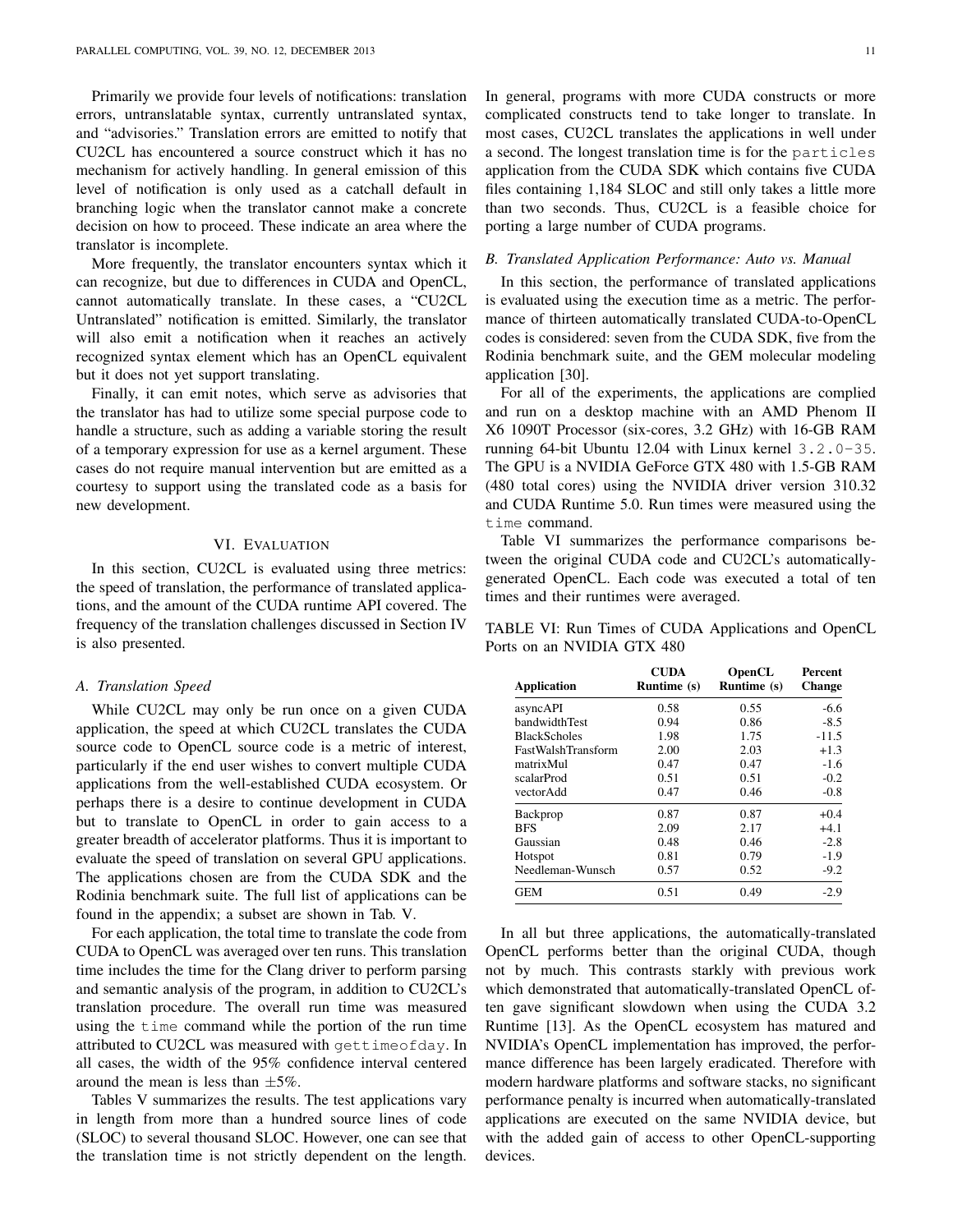| Source          | <b>Application</b>          | <b>CUDA</b><br>Lines | <b>Total</b><br><b>Translation</b><br>Time (s) | <b>CU2CL</b><br><b>Time</b><br>$(\mu s)$ | <b>Manual</b><br><b>OpenCL</b><br>Lines<br><b>Changed</b> | Percent<br><b>Automatically</b><br>Translated |
|-----------------|-----------------------------|----------------------|------------------------------------------------|------------------------------------------|-----------------------------------------------------------|-----------------------------------------------|
|                 | asyncAPI                    | 135                  | 0.14                                           | 163                                      | 5                                                         | 96.3                                          |
|                 | bandwidthTest               | 891                  | 0.28                                           | 289                                      | 5                                                         | 98.9                                          |
|                 | <b>BlackScholes</b>         | 347                  | 0.27                                           | 200                                      | 14                                                        | 96.0                                          |
| <b>CUDA SDK</b> | fastWalshTransform          | 327                  | 0.15                                           | 208                                      | 30                                                        | 90.8                                          |
|                 | matrixMul                   | 351                  | 0.14                                           | 211                                      | 9                                                         | 97.4                                          |
|                 | scalarProd                  | 251                  | 0.16                                           | 226                                      | 18                                                        | 92.8                                          |
|                 | vectorAdd                   | 147                  | 0.14                                           | 97                                       | $\mathbf{0}$                                              | 100.0                                         |
|                 | <b>Back Propagation</b>     | 313                  | 0.14                                           | 174                                      | 24                                                        | 92.3                                          |
|                 | <b>Breadth-First Search</b> | 306                  | 0.14                                           | 200                                      | 35                                                        | 88.6                                          |
| Rodinia         | Gaussian                    | 390                  | 0.14                                           | 210                                      | 26                                                        | 93.3                                          |
|                 | Hotspot                     | 328                  | 0.14                                           | 204                                      | $\overline{2}$                                            | 99.4                                          |
|                 | Needleman-Wunsch            | 430                  | 0.14                                           | 191                                      | 3                                                         | 99.3                                          |
| $[27]$          | Fen Zi                      | 17768                | 0.35                                           | 3491                                     | 1786                                                      | 89.9                                          |
| [28]            | <b>GEM</b>                  | 524                  | 0.14                                           | 182                                      | 15                                                        | 97.1                                          |
| [29]            | IZ PS                       | 8402                 | 0.21                                           | 1091                                     | 166                                                       | 98.0                                          |

TABLE V: Translation time and coverage of CU2CL translation.

# *C. Translator Coverage*

CU2CL supports a large majority of the subset of the CUDA runtime API that existed with version 3.2 of the CUDA SDK. Given that the 4.X and 5.0 versions of the SDK add several new features which are largely specific to NVIDIA GPUs, work is still ongoing to determine for which features equivalent OpenCL functionality exists, and mechanisms for handling the remainder. In particular, it can automatically translate API calls from the major CUDA modules: Thread Management, Device Management, Stream Management, and Event Management. The translator also supports the most commonly used methods of the Memory Management module, including calls to allocate device and pinned host memory. This is a natural result of selecting the most frequently used calls from the CUDA SDK and Rodinia benchmark for implementation first.

As a result of CU2CL's robust translation methods alongside its support for many CUDA constructs, it can automatically translate many applications nearly in their entirety. Table V shows this for applications from the CUDA SDK and the Rodinia benchmark suite. In each case, only a few lines of host or kernel code had to be manually ported. Of the manual changes, none are particularly difficult to handle and automated support for these will be added as CU2CL continues to evolve.

## *D. Frequency of Translation Challenges*

Section IV discusses a number of translation challenges. Table VII lists the challenges and their frequency of occurrence in the CUDA SDK and the Rodinia benchmark suite that are used in the evaluation above. The first lists the challenge, the second and third columns give the percentage of the applications in the respective suites that exhibited the challenge.

The first observation is that the CUDA SDK exhibits instances of all the challenges. This is to be expected since example applications in the SDK are intended to instruct programmers in how to use CUDA. The second observation is

TABLE VII: CUDA-to-OpenCL Translation Challenges and Frequency of Affected Applications

| <b>Challenge</b>          | <b>CUDA SDK</b><br>Frequency $(\%)$ | Rodinia<br>Frequency $(\% )$ |
|---------------------------|-------------------------------------|------------------------------|
| Separate Compilation      | 54.4                                | 29.4                         |
| CUDA Libraries            | 10.1                                | 0.0                          |
| Kernel Templates          | 21.5                                | 0.0                          |
| cudaSetDevice             | 54.4                                | 29.4                         |
| <b>Textures</b>           | 27.8                                | 23.5                         |
| Graphics Interoperability | 24.1                                | 11.8                         |
| CUDA Driver API           | 8.9                                 | 5.9                          |
| Literal Arguments         | 19.0                                | 17.6                         |
| Aligned Types             | 6.3                                 | 5.9                          |
| <b>Constant Memory</b>    | 17.7                                | 29.4                         |
| <b>Shared Memory</b>      | 46.8                                | 70.6                         |

that Rodinia did not exhibit some of the challenges. Some, like graphics interoperability, are not surprising considering the Rodinia benchmarks are intended to test compute performance not graphics. The other omissions are largely due to the more homogeneous programming style employed.

Perhaps the most useful result from the table is the order in which to tackle the challenges to maximize benefit while minimizing effort. According to the data, device initialization is first followed by separate compilation, textures, and literal arguments. As CU2CL is undergoing continued development, partial support has already been added for cudaSetDevice, literal kernel arguments, constant memory, and shared memory. Additionally, code to actively identify instances of kernel templates has already been integrated with CU2CL's error reporting mechanism discussed in section V-E.

#### VII. FUTURE WORK

While much has been done in to create a usable CUDA to OpenCL translator, there are additional items that need to be completed. The most important is to finish handling all types of device initialization challenges, implement separate compilation, finish implementing complete type propagation, finish the remaining cases of structure alignment, and to increase support for later versions of the CUDA API. Note that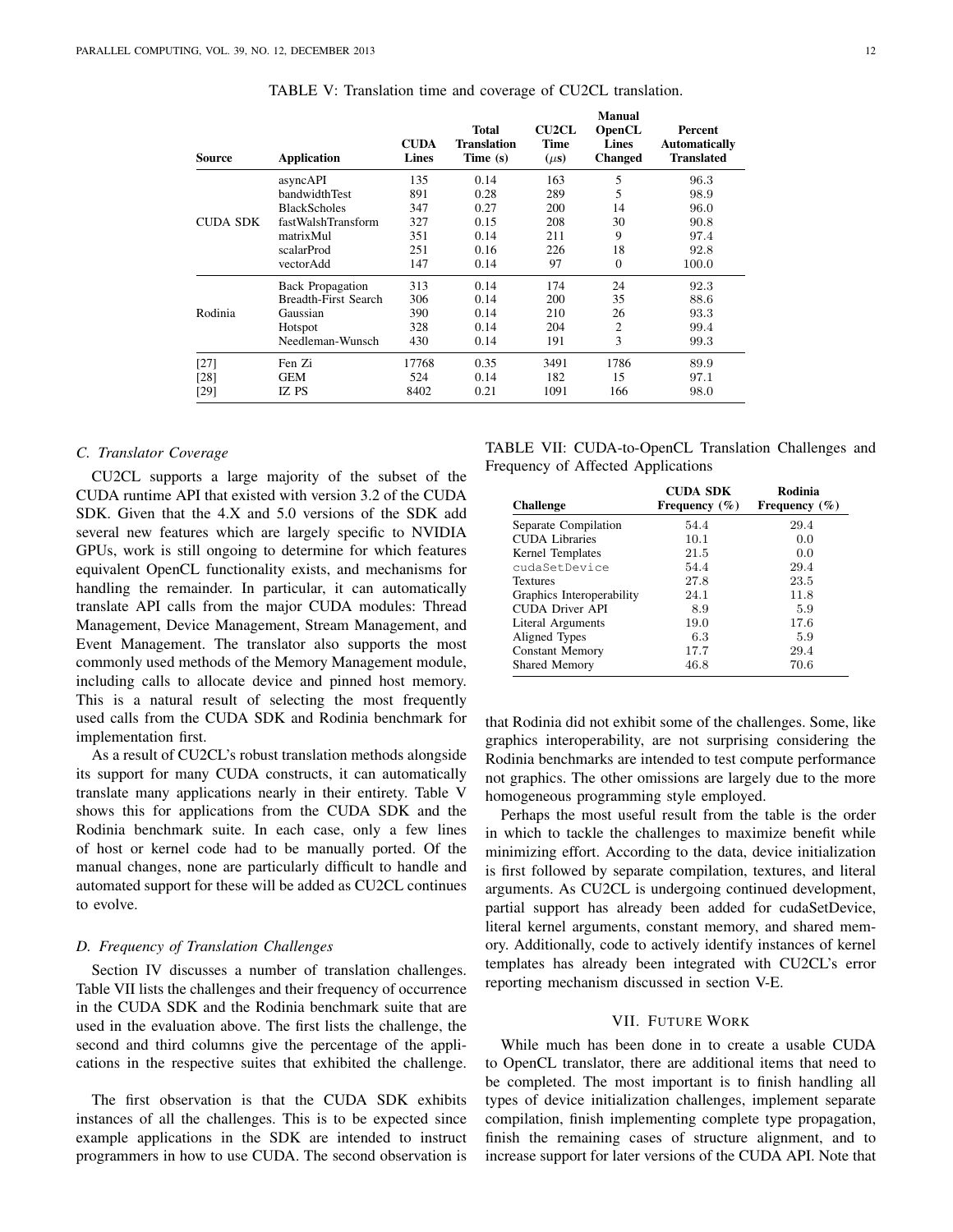support for CUDA code containing C++ will not be feasible until the OpenCL standard supports C++.

Longer term, CU2CL needs to be extended to support the CUDA driver API, as well as extend and leverage Ocelet to perform conversion of binary PTX code into OpenCL or specific IRs. Finally, the most interesting challenge to address will be performance portability between GPUs from different manufactures and radically different devices once functional portability, the topic of this paper, is completed.

# VIII. CONCLUSION

The CUDA programming environment for heterogeneous processors, namely GPUs in this case, debuted approximately two years before the arrival of the open-standard OpenCL. In light of the significant time and effort invested in creating GPU-accelerated codes in CUDA, there exists a treasure trove of CUDA applications that end users desire to migrate to an open-standard programming platform in order to preserve their intellectual investment while gaining greater breadth in the number and types of parallel computing devices that are supported. Such parallel computing devices include AMD and Intel x86 CPUs, ARM CPUs, AMD APUs (i.e., accelerated processing units, where the CPU and GPU cores are "fused" onto the same processor die), AMD and NVIDIA GPUs, and even FPGAs, to name a handful. To address the above, we created an automated CUDA-to-OpenCL source-to-source translator that enables CUDA programs to be automatically translated and run on any parallel computing device that supports an OpenCL ecosystem [13].

The work presented here seeks to characterize the challenges faced in creating a robust CUDA-to-OpenCL translator, present our instantiation of a CUDA-to-OpenCL (CU2CL) source-to-source translator, and evaluate its efficacy on real CUDA codes. We have shown that although it is not straightforward and (currently) subject to some important limitations, robust automatic source translation from CUDA to OpenCL is largely achievable. Further we have shown that once translated, when executed on the same device, application performance is retained, suggesting that the improved portability of OpenCL codes no longer results in reduced performance on CUDA devices. Finally, we presented a robust automatic translator capable of reducing the man-weeks required for manual translations to the order of seconds.

#### **REFERENCES**

- [1] M. Daga, T. Scogland, and W. Feng, "Architecture-Aware Mapping and Optimization on a 1600-Core GPU," in *17th IEEE International Conference on Parallel and Distributed Systems*, Tainan, Taiwan, December 2011.
- [2] S. Xiao, H. Lin, and W.-c. Feng, "Accelerating protein sequence search in a heterogeneous computing system," in *Parallel Distributed Processing Symposium (IPDPS), 2011 IEEE International*, 2011, pp. 1212– 1222.
- [3] NVIDA Corporation, "Nvidia CUDA C Programming Guide." http://developer.download.nvidia.com/compute/DevZone/docs/html/C/ doc/CUDA C Programming Guide.pdf.
- [4] NVIDIA Corporation, "NVIDIA Contributes CUDA Compiler to Open Source Community," http://nvidianews.nvidia.com/Releases/NVIDIA-Contributes-CUDA-Compiler-to-Open-Source-Community-7d0.aspx, May 9, 2012.
- [5] J. Leskela, J. Nikula, and M. Salmela, "OpenCL Embedded Profile Prototype in Mobile Device," in *IEEE Workshop on Signal Processing Systems*, Oct 2009, pp. 279–284.
- [6] HPCwire, "The Portland Group Ships OpenCL Compiler for Multi-core ARM," press release at http://www.hpcwire.com/hpcwire/2012-02-28/ the\_portland\_group\_ships\_opencl\_compiler\_for\_multi-core\_arm.html, Feb 28, 2012.
- [7] Imagination Technologies, "Imagination Submits POWERVR SGX Cores for OpenCL Conformance," press release http://www.imgtec.com/ news/Release/index.asp?NewsID=610, Feb 14, 2011.
- [8] Y. Aridor, "Discussing Intel's OpenCL With Technical Lead Yariv Aridor - Parallel Programming Talk #117," video at http: //software.intel.com/en-us/blogs/2011/07/27/discussing-intels-openclwith-technical-lead-yariv-aridor-parallel-programming-talk-117/, July 27, 2011.
- [9] Altera, "White Paper: Implementing FPGA Design with the OpenCL Standard," http://www.altera.com/b/opencl.html, Nov 2011.
- [10] G. F. Diamos, A. R. Kerr, S. Yalamanchili, and N. Clark, "Ocelot: A Dynamic Optimization Framework for Bulk-Synchronous Applications in Heterogeneous Systems," in *19th International Conference on Parallel Architectures and Compilation Techniques*, 2010, pp. 353–364.
- [11] R. Domínguez, D. Schaa, and D. Kaeli, "Caracal: Dynamic Translation of Runtime Environments for GPUs," in *4th Workshop on General Purpose Processing on Graphics Processing Units*, 2011, pp. 5:1–5:7.
- [12] J. A. Stratton, S. S. Stone, and W. W. Hwu, *Languages and Compilers for Parallel Computing*. Springer-Verlag, 2008, ch. MCUDA: An Efficient Implementation of CUDA Kernels for Multi-core CPUs, pp. 16–30.
- [13] G. Martinez, M. Gardner, and W. Feng, "CU2CL: A CUDA-to-OpenCL Translator for Multi- and Many-Core Architectures," in *IEEE 17th Intl. Conference on Parallel and Distributed Systems*, Dec 2011, pp. 300–307.
- [14] M. J. Harvey and G. D. Fabritiis, "Swan: A tool for porting CUDA programs to OpenCL," *Computer Physics Communications*, vol. 182, no. 4, pp. 1093–1099, 2011.
- [15] S. Rosendahl, "CUDA and OpenCL API Comparison," Presentation for T106.5800 Seminar on GPGPU Programming, Spring 2010, https://wiki.aalto.fi/download/attachments/40025977/Cuda+and+ OpenCL+API+comparison presented.pdf.
- [16] NVIDIA, "CUDA Toolkit," http://developer.nvidia.com/cuda/cudatoolkit.
- [17] "Rodinia: A Benchmark Suite for Heterogeneous Computing," http:// lava.cs.virginia.edu/Rodinia.
- [18] D. Spinellis, "Global analysis and transformations in preprocessed languages," *IEEE Transactions on Software Engineering*, vol. 29, no. 11, pp. 1019–1030, Nov 2003.
- [19] Z. Guo, E. Zhang, and X. Shen, "Correctly Treating Synchronizations in Compiling Fine-Grained SPMD-Threaded Programs for CPU," in *Parallel Architectures and Compilation Techniques (PACT), 2011 International Conference on*, Oct., pp. 310–319.
- [20] D. Quinlan, "ROSE: Compiler Support for Object-Oriented Frameworks," *Parallel Processing Letters*, vol. 2, no. 3, pp. 215–226, 2000.
- [21] V. Eelco, "Program Transformation with Stratego/XT," in *Domain-Specific Program Generation*, ser. Lecture Notes in Computer Science, 2004, vol. 3016, pp. 315–349.
- [22] I. Baxter, C. Pidgeon, and M. Mehlich, "DMS: Program Transformations for Practical Scalable Software Evolution," in *26th International Conference on Software Engineering*. IEEE Computer Society, 2004, pp. 625–634.
- [23] S. Lee, T. Johnson, and R. Eigenmann, "Cetus–an extensible compiler infrastructure for source-to-source transformation," *Languages and Compilers for Parallel Computing*, no. 9703180, pp. 539–553, 2004.
- [24] "clang: a C language family frontend for LLVM," http://clang.llvm.org/.
- [25] J. Van Wijngaarden, J. Van Wijngaarden, and E. Visser, "Program Transformation Mechanics: A classification of Mechanisms for Program Transformation with a Survey of Existing Transformation Systems," Utrecht University: Information and Computing Sciences, Tech. Rep. UU-CS 2003-048, 2003.
- [26] M. L. Van De Vanter, "Preserving the Documentary Structure of Source Code in Language-Based Transformation Tools," *Workshop on Source Code Analysis and Manipulation*, pp. 131–141, 2001.
- [27] B. A. Bauer, J. E. Davis, M. Taufer, and S. Patel, "Molecular Dynamics" Simulations of Aqueous Ions at the LiquidVapor Interface Accelerated using Graphics Processors," *Journal of Computational Chemistry*, vol. 32, no. 3, pp. 375–385, 2011.
- [28] R. Anandakrishnan, T. R. Scogland, A. T. Fenley, J. C. Gordon, W. chun Feng, and A. V. Onufriev, "Accelerating Electrostatic Surface Potential Calculation with Multi-Scale Approximation on Graphics Processing